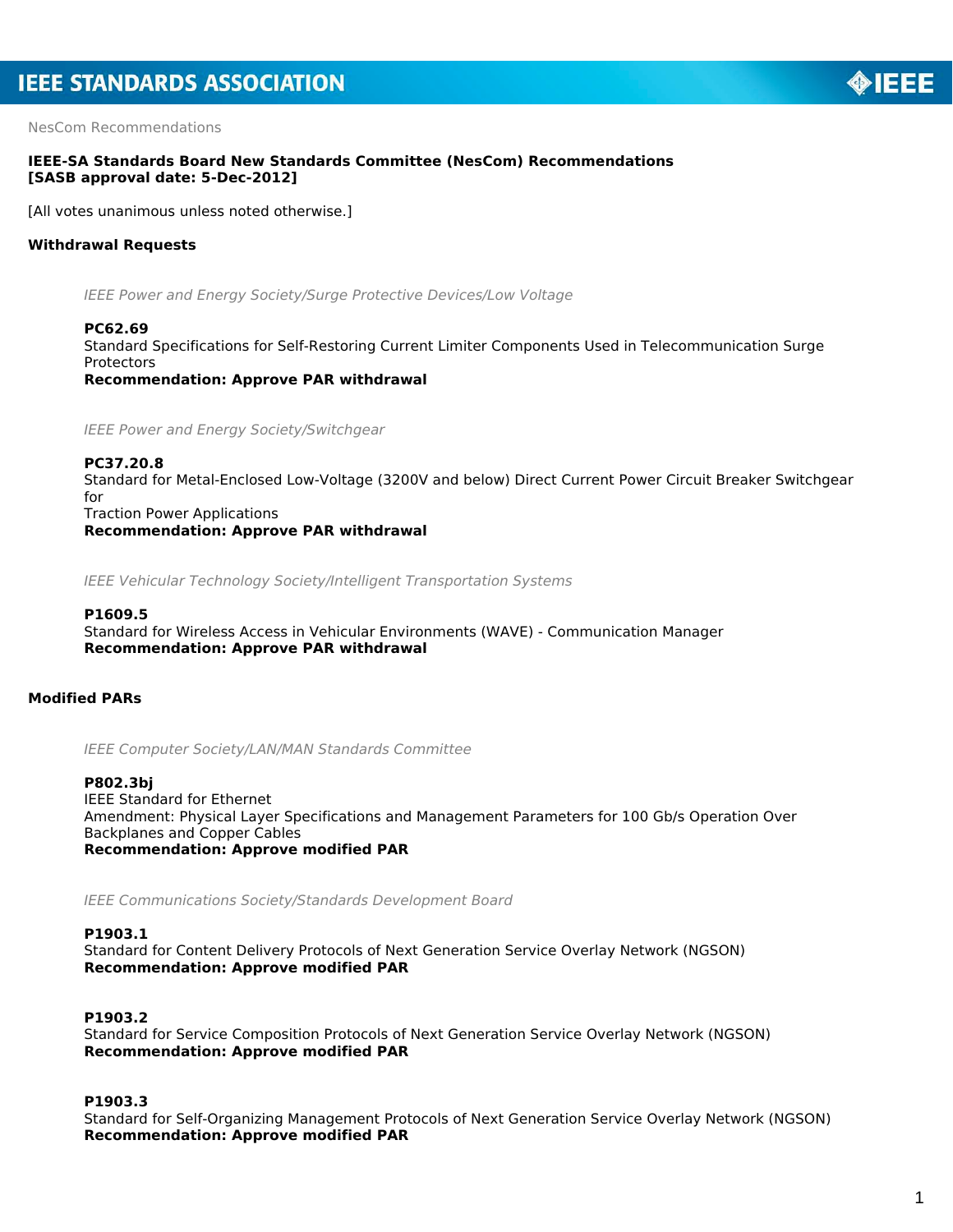## **P1907.1**

Standard for Network-Adaptive Quality of Experience (QoE) Management Scheme for Real-Time Mobile Video Communications

*Recommendation: Approve modified PAR*

*IEEE Power and Energy Society/Electric Machinery*

## **P117**

Standard Test Procedure for Thermal Evaluation of Systems of Insulating Materials for Random-Wound AC Electric Machinery

*Recommendation: Approve modified PAR*

## **Extension Requests**

*IEEE Computer Society/Design Automation*

## **P1735**

Recommended Practice for Encryption and Management of Electronic Design Intellectual Property (IP) *Recommendation: Approve request for an extension until December 2013*

*IEEE Computer Society/Microprocessor Standards Committee*

## **P1363.3**

Standard for Identity-Based Cryptographic Techniques using Pairings *Recommendation: Approve request for an extension until December 2013*

*IEEE Computer Society/Software & Systems Engineering Standards Committee*

## **P730**

Standard for Software Quality Assurance Processes *Recommendation: Approve request for an extension until December 2013*

#### **P1062**

Recommended Practice for Software Acquisition *Recommendation: Approve request for an extension until December 2014*

*IEEE Computer Society/Simulation Interoperability Stds Organization/Stds Activities Committee*

## **P1278.2**

Standard for Distributed Interactive Simulation (DIS) - Communication Services and Profiles *Recommendation: Approve request for an extension until December 2014*

*IEEE Computer Society/Test Technology*

## **P1149.1**

Standard Test Access Port and Boundary Scan Architecture *Recommendation: Approve request for an extension until December 2013*

## **P1450.6.2**

Standard for Memory Modeling in Core Test Language (CTL) *Recommendation: Approve request for an extension until December 2013*

## **P1687**

Standard for Access and Control of Instrumentation Embedded within a Semiconductor Device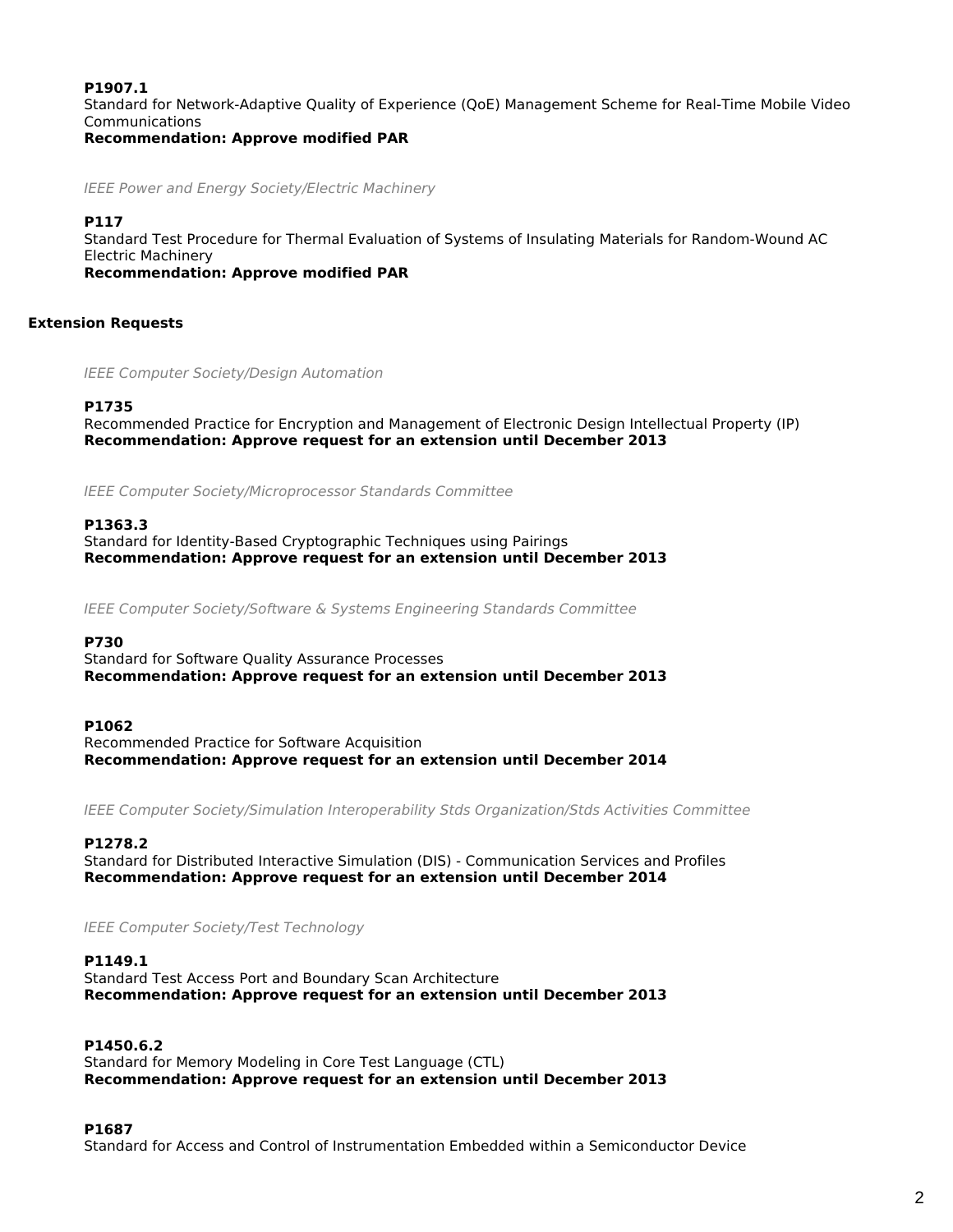## *Recommendation: Approve request for an extension until December 2013*

*IEEE Engineering in Medicine and Biology Society/IEEE 11073TM Standards Committee*

## **P11073-10201**

Standard for Health informatics - Point-of-care medical device communication - Domain information model *Recommendation: Approve request for an extension until December 2014*

*IEEE Engineering in Medicine and Biology Society/Standards Committee*

## **P1708**

Standard for Wearable Cuffless Blood Pressure Measuring Devices *Recommendation: Approve request for an extension until December 2013*

*IEEE Electromagnetic Compatibility Society/Standards Development Committee*

## **P299.1**

Standard Method for Measuring the Shielding Effectiveness of Enclosures and Boxes Having all Dimensions Between 0.1 m and 2 m

*Recommendation: Approve request for an extension until December 2013*

#### **P1642**

Recommended Practice for Protecting Public Accessible Computer Systems from Intentional EMI *Recommendation: Approve request for an extension until December 2013*

### **P1688**

Standard for Requirements for the Control of Electromagnetic Interference Characteristics of Replaceable Electronic Modules

*Recommendation: Approve request for an extension until December 2013*

*IEEE Industry Applications Society/Petroleum & Chemical Industry*

#### **P45.1**

Recommended Practice for Electrical Installations on Shipboard - Design *Recommendation: Approve request for an extension until December 2015*

#### **P45.3**

Recommended Practice for Shipboard Electrical Installations - Systems Engineering *Recommendation: Approve request for an extension until December 2014*

**P45.4**

Recommended Practice for Electrical Installations on Shipboard - Marine Sectors and Mission Systems *Recommendation: Approve request for an extension until December 2014*

## **P45.5**

Recommended Practice for Electrical Installations on Shipboard - Safety Considerations *Recommendation: Approve request for an extension until December 2014*

#### **P45.6**

Recommended Practice for Electrical Installations on Shipboard - Electrical Testing *Recommendation: Approve request for an extension until December 2014*

#### **P1566**

Standard for Performance of Adjustable Speed AC Drives Rated 375 kW and Larger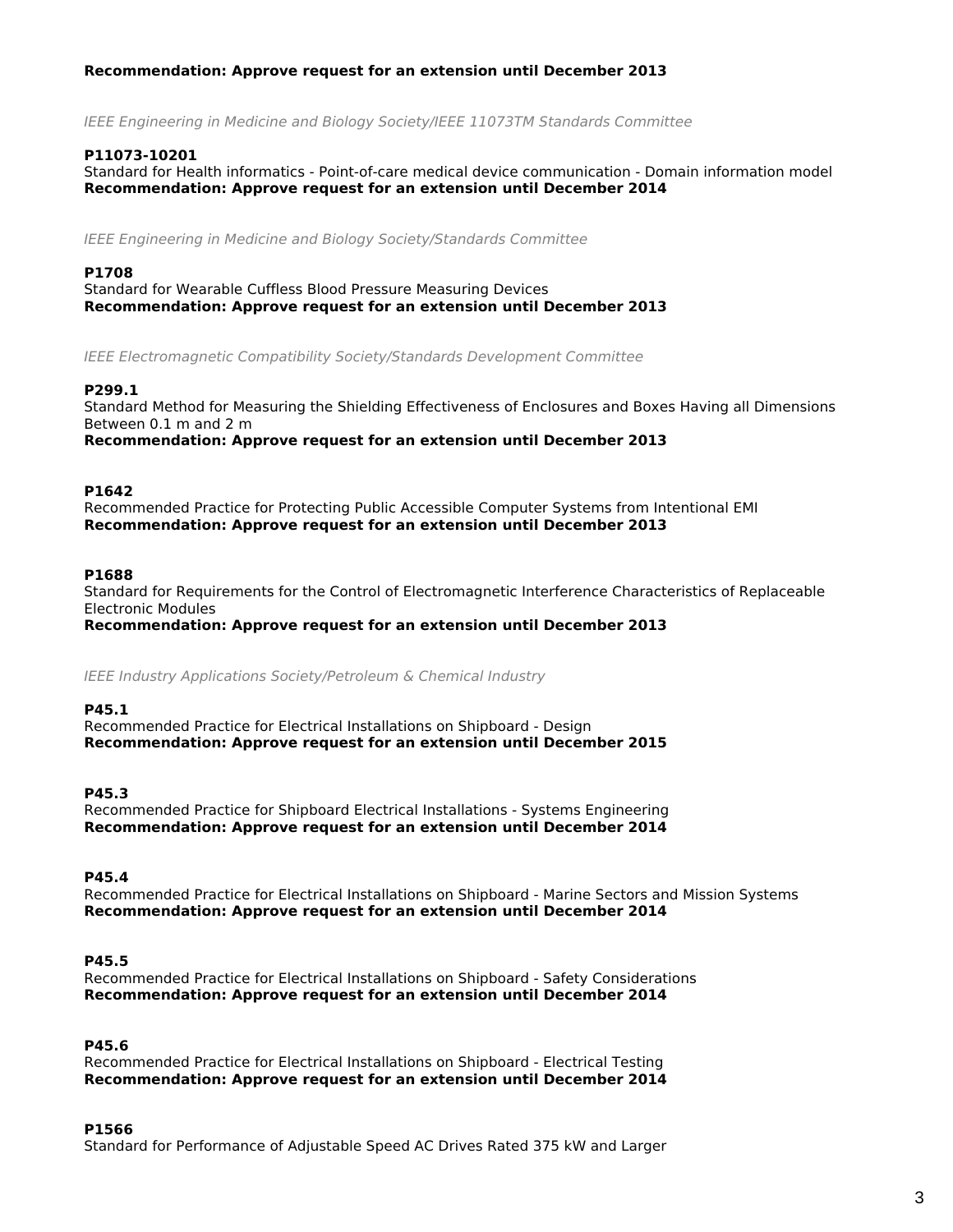## *Recommendation: Approve request for an extension until December 2013*

## **P1716**

Recommended Practice for Managing Natural Disaster Impact on key electrical systems and installations in Petroleum and Chemical Facilities

*Recommendation: Approve request for an extension until December 2013*

*IEEE Industry Applications Society/Technical Books Coordinating Committee*

#### **P3001.2**

Recommended Practice for Evaluating the Electrical Service Requirements of Industrial and Commercial Power Systems

*Recommendation: Approve request for an extension until December 2014*

#### **P3001.9**

Recommended Practice for the Lighting of Industrial and Commercial Facilities *Recommendation: Approve request for an extension until December 2014*

### **P3002.7**

Recommended Practice for Conducting Motor-Starting Studies in Industrial and Commercial Power Systems *Recommendation: Approve request for an extension until December 2014*

#### **P3002.8**

Recommended Practice for Conducting Harmonic-Analysis Studies of Industrial and Commercial Power Systems *Recommendation: Approve request for an extension until December 2014*

#### **P3002.9**

Recommended Practice for Conducting Switching-Transient Studies of Industrial and Commercial Power Systems

*Recommendation: Approve request for an extension until December 2014*

### **P3003.1**

Recommended Practice for the System Grounding of Industrial and Commercial Power Systems *Recommendation: Approve request for an extension until December 2014*

#### **P3003.2**

Recommended Practice for Equipment Grounding and Bonding in Industrial and Commercial Power Systems *Recommendation: Approve request for an extension until December 2014*

#### **P3004.10**

Recommended Practice for Generator Protection in Industrial and Commercial Power Systems *Recommendation: Approve request for an extension until December 2014*

## **P3004.11**

Recommended Practice for Bus and Switchgear Protection in Industrial and Commercial Power Systems *Recommendation: Approve request for an extension until December 2014*

#### **P3005.3**

Recommended Practice for the Application of Stored-Energy Systems for use in Emergency and Stand-By Power Systems

*Recommendation: Approve request for an extension until December 2014*

## **P3005.4**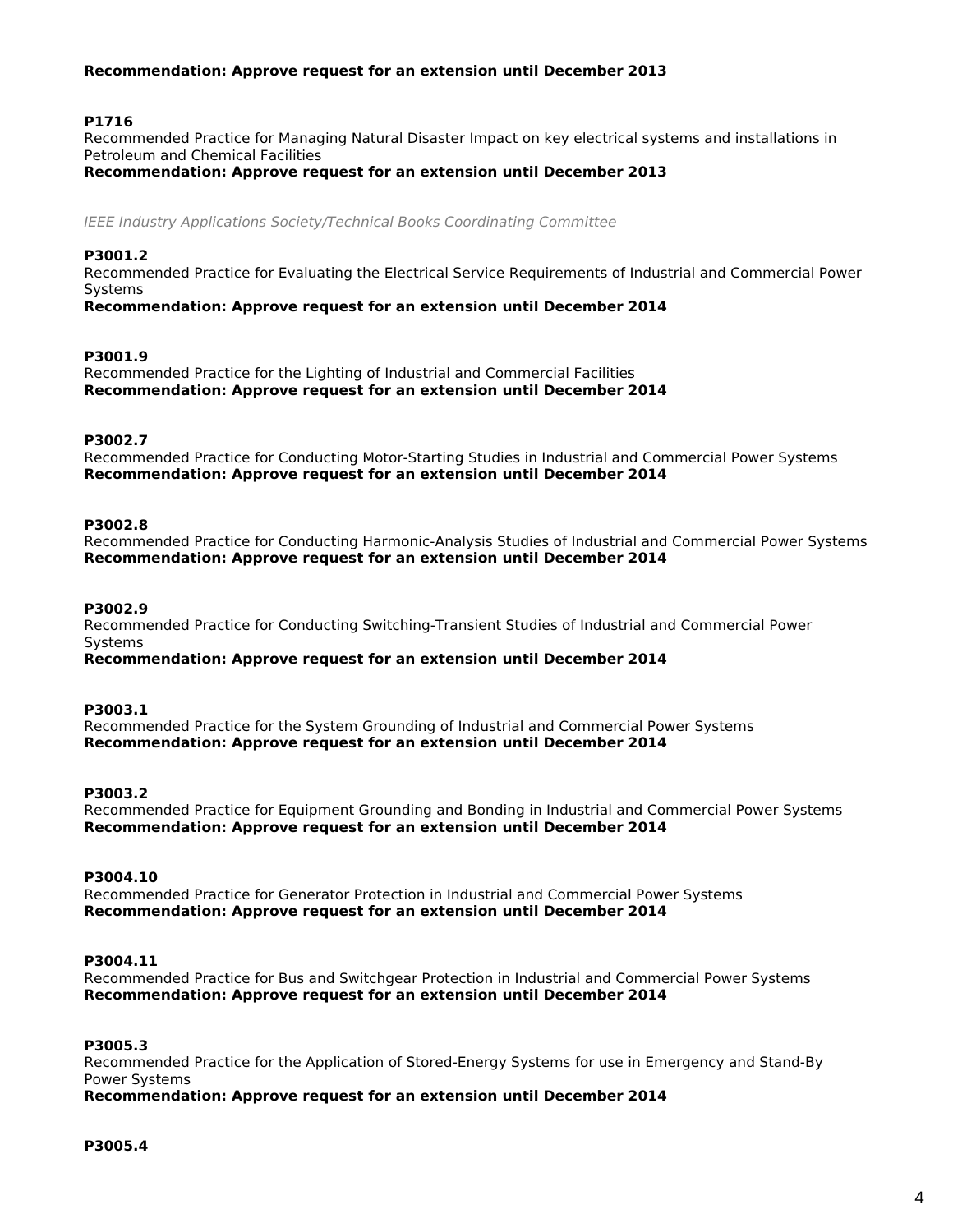Recommended Practice for Improving the Reliability of Emergency and Stand-By Power Systems *Recommendation: Approve request for an extension until December 2014*

## **P3005.7**

Recommended Practice for the Application of Metering for Energy Management of Industrial and Commercial Power Systems

*Recommendation: Approve request for an extension until December 2014*

## **P3006.9**

Recommended Practice for Collecting Data for Use in Reliability, Availability, and Maintainability Assessments of Industrial and Commercial Power Systems

*Recommendation: Approve request for an extension until December 2013*

*IEEE Instrumentation and Measurement Society/TC9 - Sensor Technology*

## **P1451.2**

Standard for a Smart Transducer Interface for Sensors and Actuators - Serial Point-to-Point Interface *Recommendation: Approve request for an extension until December 2013*

*IEEE Power and Energy Society/Energy Development & Power Generation*

## **P1249**

Guide for Computer Based Controls for Hydroelectric Power Plant Automation *Recommendation: Approve request for an extension until December 2013*

*IEEE Power and Energy Society/Electric Machinery*

#### **P117**

Standard Test Procedure for Thermal Evaluation of Systems of Insulating Materials for Random-Wound AC Electric Machinery

*Recommendation: Approve request for an extension until December 2013*

*IEEE Power and Energy Society/Insulated Conductors*

#### **P575**

Guide for Bonding Sheaths and Shields of Single-Conductor Power Cables Rated 5 - 500 kV *Recommendation: Approve request for an extension until December 2013*

#### **P848**

Standard Procedure for the Determination of the Ampacity Derating Factor for Fire-Protected Cable Systems *Recommendation: Approve request for an extension until December 2013*

#### **P1659**

Guide for Connectors Used In Underground Cable Joints and Terminations for Voltages of 5 - 35 kV *Recommendation: Approve request for an extension until December 2013*

*IEEE Power and Energy Society/Nuclear Power Engineering*

#### **P933**

Guide for the Definition of Reliability Program Plans for Nuclear Generating Stations and Other Nuclear Facilities

*Recommendation: Approve request for an extension until December 2013*

*IEEE Power and Energy Society/Power System Relaying*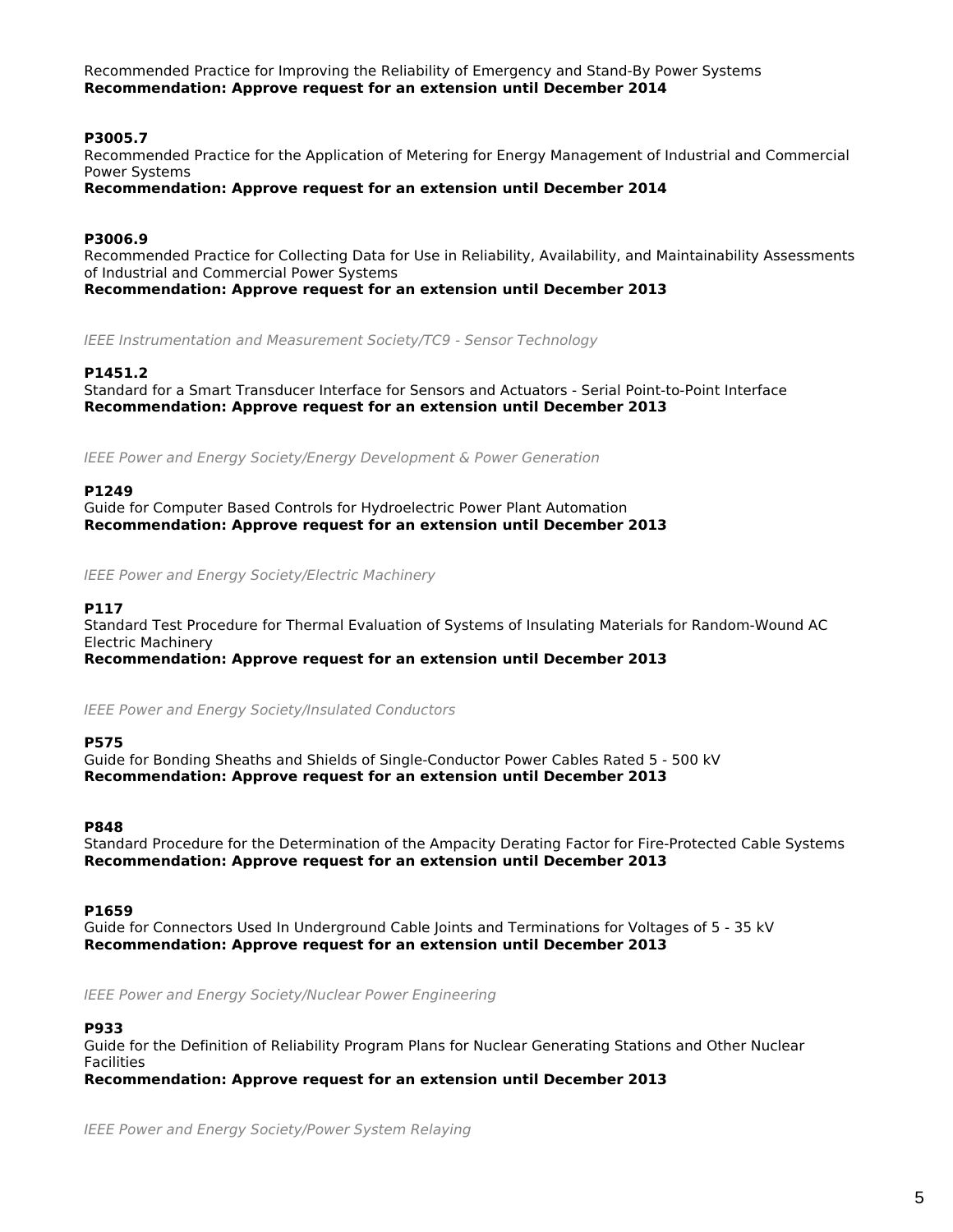## **PC37.98**

Standard for Seismic Qualification Testing of Protective Relays and Auxiliaries for Nuclear Facilities *Recommendation: Approve request for an extension until December 2013*

## **PC37.236**

Guide for Power System Protective Relay Applications over Digital Communication Channels *Recommendation: Approve request for an extension until December 2013*

*IEEE Power and Energy Society/Stationary Batteries Committee*

## **P1187**

Recommended Practice for Installation Design and Installation of Valve-Regulated Lead-Acid Batteries for Stationary Applications *Recommendation: Approve request for an extension until December 2013*

*IEEE Power and Energy Society/Surge Protective Devices/Low Voltage*

## **PC62.34**

Standard for Test Methods and Performance of Low-Voltage (1000 V rms or less) Surge Protective Devices Used on Secondary Distribution Systems (Between the Transformer Low-Voltage Terminals and the Line Side of the Service Entrance Equipment)

*Recommendation: Approve request for an extension until December 2014*

## **PC62.37.1**

Guide for the Application of Thyristor Surge Protective Device Components *Recommendation: Approve request for an extension until December 2013*

*IEEE Power and Energy Society/Substations*

#### **P81**

Guide for Measuring Earth Resistivity, Ground Impedance, and Earth Surface Potentials of a Grounding System *Recommendation: Approve request for an extension until December 2013*

#### **P837**

Standard for Qualifying Permanent Connections Used in Substation Grounding *Recommendation: Approve request for an extension until December 2014*

*IEEE Power and Energy Society/Switchgear*

#### **PC37.11**

Standard Requirements for Electrical Control for AC High-Voltage (>1000V) Circuit Breakers *Recommendation: Approve request for an extension until December 2013*

**PC37.20.3** Standard for Metal-Enclosed Interrupter Switchgear (1 kV-38 kV) *Recommendation: Approve request for an extension until December 2013*

## **PC37.74**

Standard Requirements for Subsurface, Vault, and Padmounted Load-Interrupter Switchgear and Fused Load-Interrupter Switchgear for Alternating Current Systems up to 38 kV *Recommendation: Approve request for an extension until December 2013*

*IEEE Power and Energy Society/Transmission and Distribution*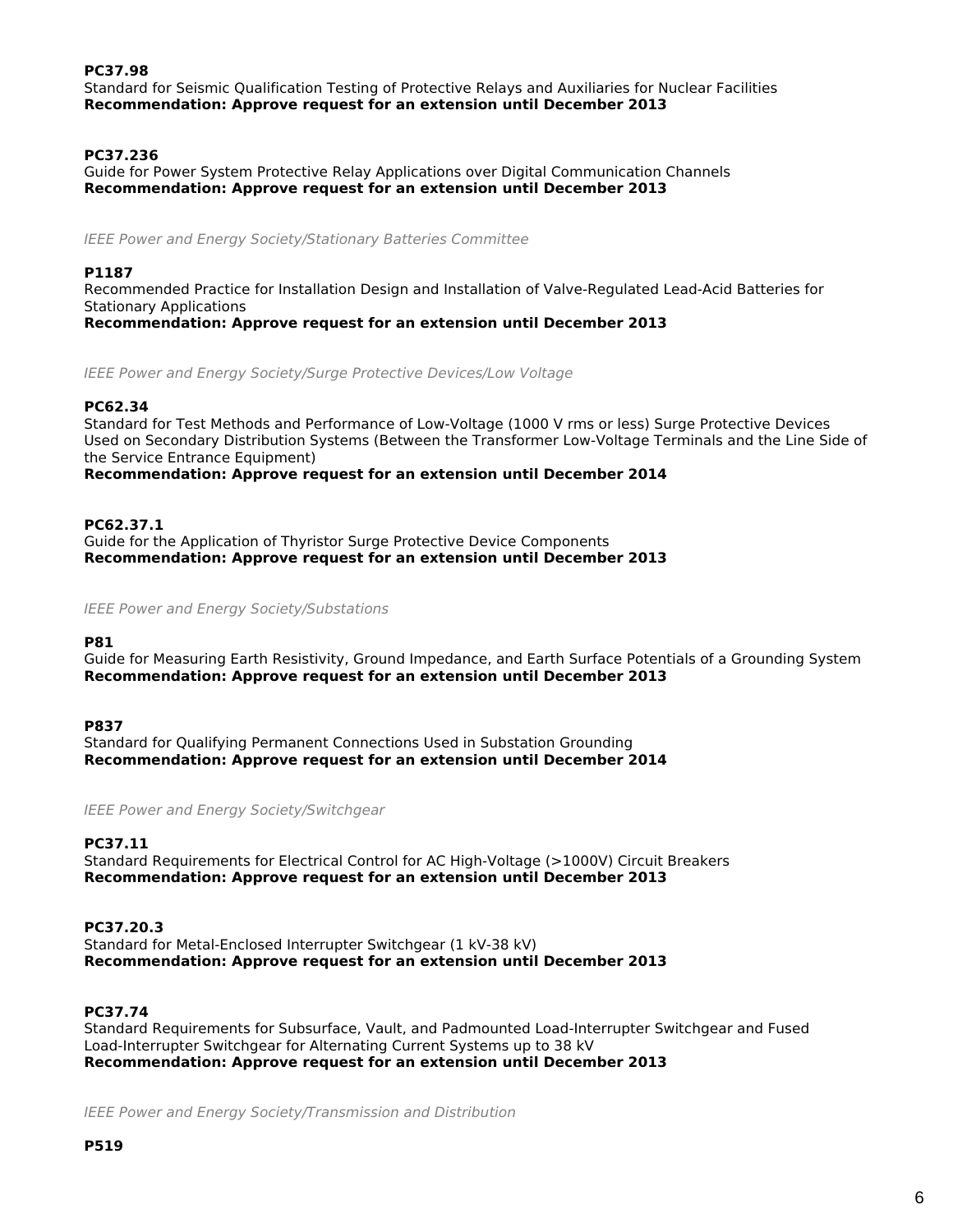Recommended Practices and Requirements for Harmonic Control in Electric Power Systems *Recommendation: Approve request for an extension until December 2013*

## **P1048**

Guide for Protective Grounding of Power Lines *Recommendation: Approve request for an extension until December 2013*

## **P1726**

Guide for the Functional Specification of Fixed Transmission Series Capacitor Banks for Transmission System Applications

*Recommendation: Approve request for an extension until December 2013*

*IEEE Power and Energy Society/Transformers*

#### **P638**

Standard for Qualification of Class 1E Transformers for Nuclear Power Generating Stations *Recommendation: Approve request for an extension until December 2013*

#### **PC57.152**

Guide for Diagnostic Field Testing of Fluid Filled Power Transformers, Regulators, and Reactors *Recommendation: Approve request for an extension until December 2013*

*IEEE-SASB Coordinating Committees/SCC31 - Automatic Meter Reading and Energy Management*

#### **P1704**

Standard for Utility Industry End Device Communications Module *Recommendation: Approve request for an extension until December 2014*

*IEEE-SASB Coordinating Committees/SCC39 - International Committee on Electromagnetic Safety*

#### **P1528**

Recommended Practice for Determining the Peak Spatial-Average Specific Absorption Rate (SAR) in the Human Head from Wireless Communications Devices: Measurement Techniques *Recommendation: Approve request for an extension until December 2013*

*IEEE Vehicular Technology Society/Intelligent Transportation Systems*

#### **P1609.0**

Guide for Wireless Access in Vehicular Environments (WAVE) - Architecture *Recommendation: Approve request for an extension until December 2013*

*IEEE Vehicular Technology Society/Rail Transportation Standards Committee*

#### **P1478**

Standard for Environmental Conditions for Transit Rail Car Electronic Equipment *Recommendation: Approve request for an extension until December 2013*

## **P1629**

Standard for Performance of dc Overhead Current Collectors for Transit Vehicles *Recommendation: Approve request for an extension until December 2013*

## **P1653.1**

Standard for Traction Power Rectifier Transformers for Substation Applications up to 1500 Volts dc Nominal **Output** 

*Recommendation: Approve request for an extension until December 2013*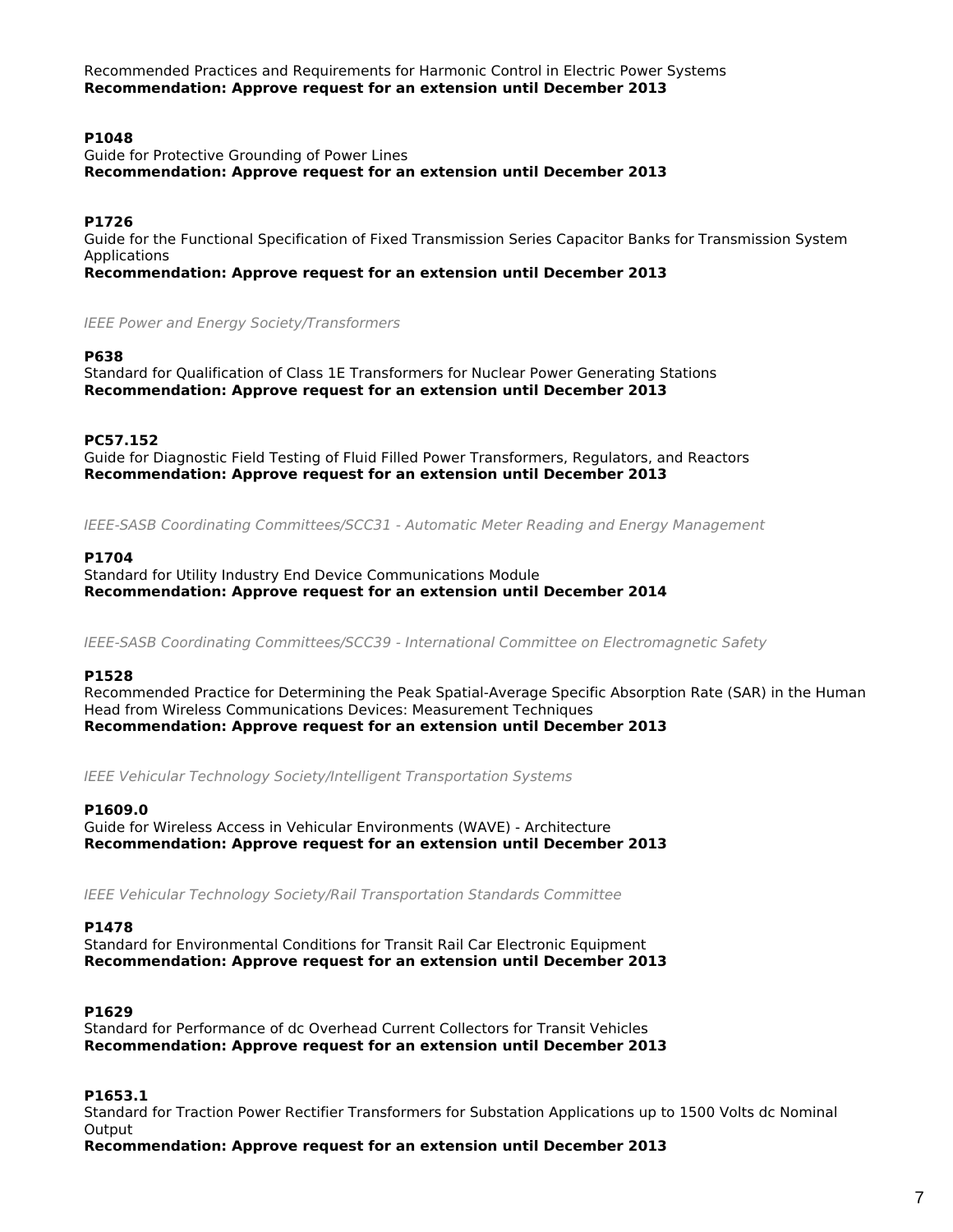## **P1791**

Recommended Practice for Terminology Used for Direct Current Electric Transit Overhead Contact Systems *Recommendation: Approve request for an extension until December 2013*

## **New PARs**

*IEEE Computer Society/LAN/MAN Standards Committee*

#### **P802.1Qbz**

IEEE Standard for Local and metropolitan area networks--Media Access Control (MAC) Bridges and Virtual Bridged Local Area Networks Amendment: Enhancements to Bridging of 802.11 Media Amendment

*Recommendation: Approve new PAR until December 2016*

#### **P802.1Qca**

IEEE Standard for Local and metropolitan area networks--Media Access Control (MAC) Bridges and Virtual Bridged Local Area Networks Amendment: Path Control and Reservation *Recommendation: Approve new PAR until December 2016*

#### **P802.3bp**

IEEE Standard for Ethernet Amendment Physical Layer Specifications and Management Parameters for 1 Gb/s Operation over Fewer than Three Twisted Pair Copper Cable *Recommendation: Approve new PAR until December 2016*

### **P802.11ak**

IEEE Standard for Information technology--Telecommunications and information exchange between systems Local and metropolitan area networks--Specific requirements Part 11: Wireless LAN Medium Access Control (MAC) and Physical Layer (PHY) Specifications Amendment: Enhancements For Transit Links Within Bridged Networks

## *Recommendation: Approve new PAR until December 2016*

## **P802.11aq**

IEEE Standard for Information technology--Telecommunications and information exchange between systems Local and metropolitan area networks--Specific requirements Part 11: Wireless LAN Medium Access Control (MAC) and Physical Layer (PHY) Specifications Amendment: Pre-Association Discovery *Recommendation: Approve new PAR until December 2016*

#### **P802.15.4q**

IEEE Standard for Local and metropolitan area networks--Part 15.4: Low-Rate Wireless Personal Area Networks (LR-WPANs) Amendment for an Ultra Low Power Physical Layer

*Recommendation: Approve new PAR until December 2016*

#### **P802.16r**

IEEE Standard for Air Interface for Broadband Wireless Access Systems - Amendment for Small Cell Backhaul (SCB)

*Recommendation: Approve new PAR until December 2016*

*IEEE Computer Society/Software & Systems Engineering Standards Committee*

#### **P29119-5**

Software and Systems Engineering -- Software Testing -- Part 5: Keyword-Driven Testing *Recommendation: Approve new PAR until December 2016*

*IEEE Engineering in Medicine and Biology Society/IEEE 11073TM Standards Committee*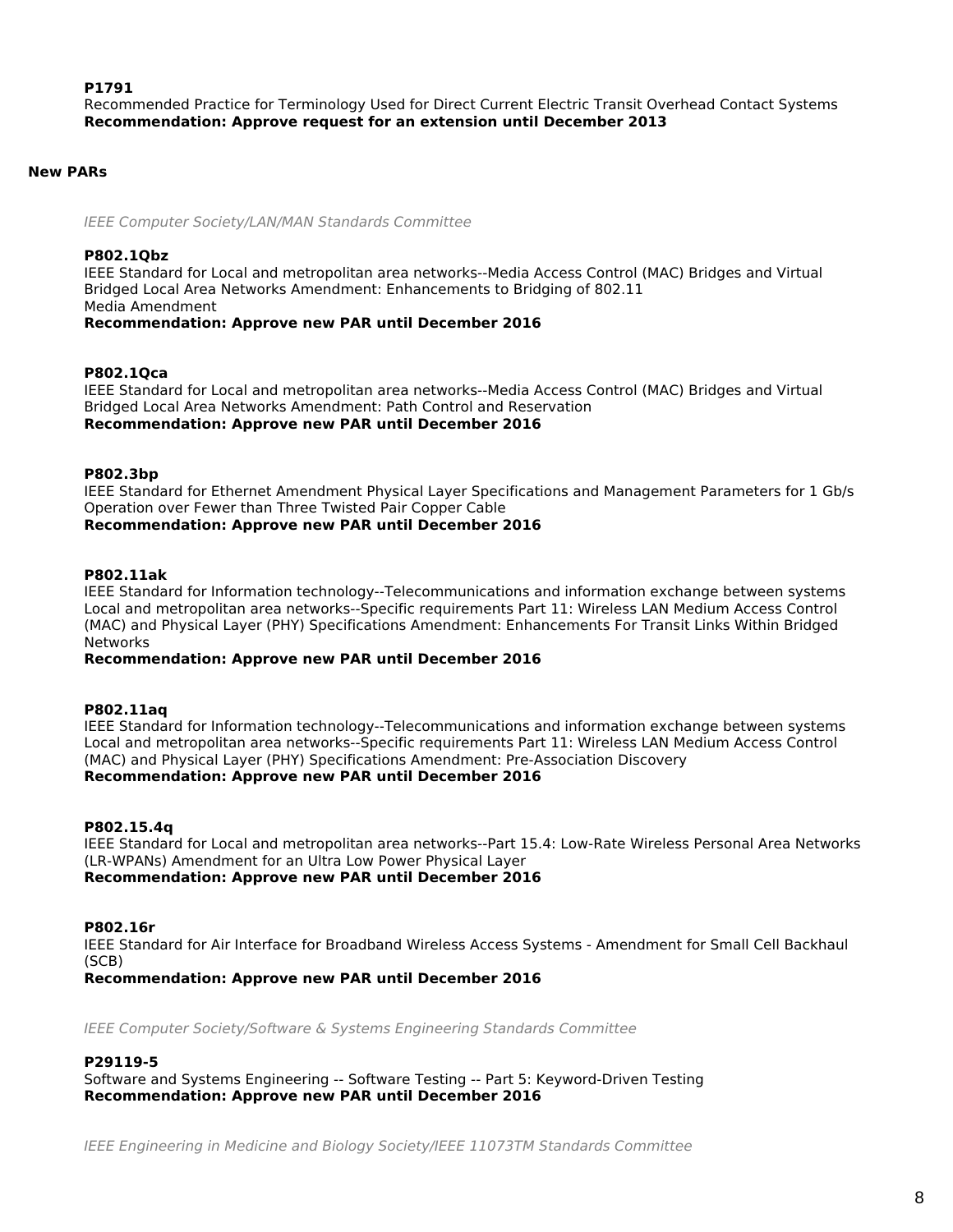## **P11073-10301-1**

Health informatics - Point-of-care medical device communication - Part 10301-1: Device Specialization - Infusion pump, General

*Recommendation: Approve new PAR until December 2016*

## **P11073-10302-1**

Health informatics - Point-of-care medical device communication - Part 10302-1: Device Specialization - Physiologic monitor, General *Recommendation: Approve new PAR until December 2016*

**P11073-10303-1** Health informatics - Point-of-care medical device communication - Part 10303-1: Device Specialization - Ventilator, General

*Recommendation: Approve new PAR until December 2016*

#### **P11073-20201**

Health informatics -- Point-of-care medical device communication -- Part 20201: Application profile -- Polling mode

*Recommendation: Approve new PAR until December 2016*

## **P11073-20202**

Health informatics -- Point-of-care medical device communication -- Part 20202: Application profile -- Baseline asynchronous mode

*Recommendation: Approve new PAR until December 2016*

### **P11073-20301**

Health informatics -- Point-of-care medical device communication -- Part 20301: Application profile -- Optional package, remote control

*Recommendation: Approve new PAR until December 2016*

## **P11073-20401**

Health informatics -- Point-of-care medical device communication -- Part 20401: Application profile -- Common networking services

*Recommendation: Approve new PAR until December 2016*

*IEEE Power and Energy Society/Power System Relaying*

#### **PC37.237**

Standard Requirements for Time Tags Created by Intelligent Electronic Devices - COMTAG(TM) *Recommendation: Approve new PAR until December 2016*

*IEEE Power and Energy Society/Substations*

#### **P2030.101**

Guide for Designing a Time Synchronization System for Power Substations *Recommendation: Approve new PAR until December 2016*

*IEEE Power and Energy Society/Transmission and Distribution*

## **P1882**

Guide for Establishing, Benchmarking, and Maintaining a Live Energized Working Program *Recommendation: Conditionally approve new PAR until December 2016 contingent on "for live energized transmission lines" being added to the title and purpose*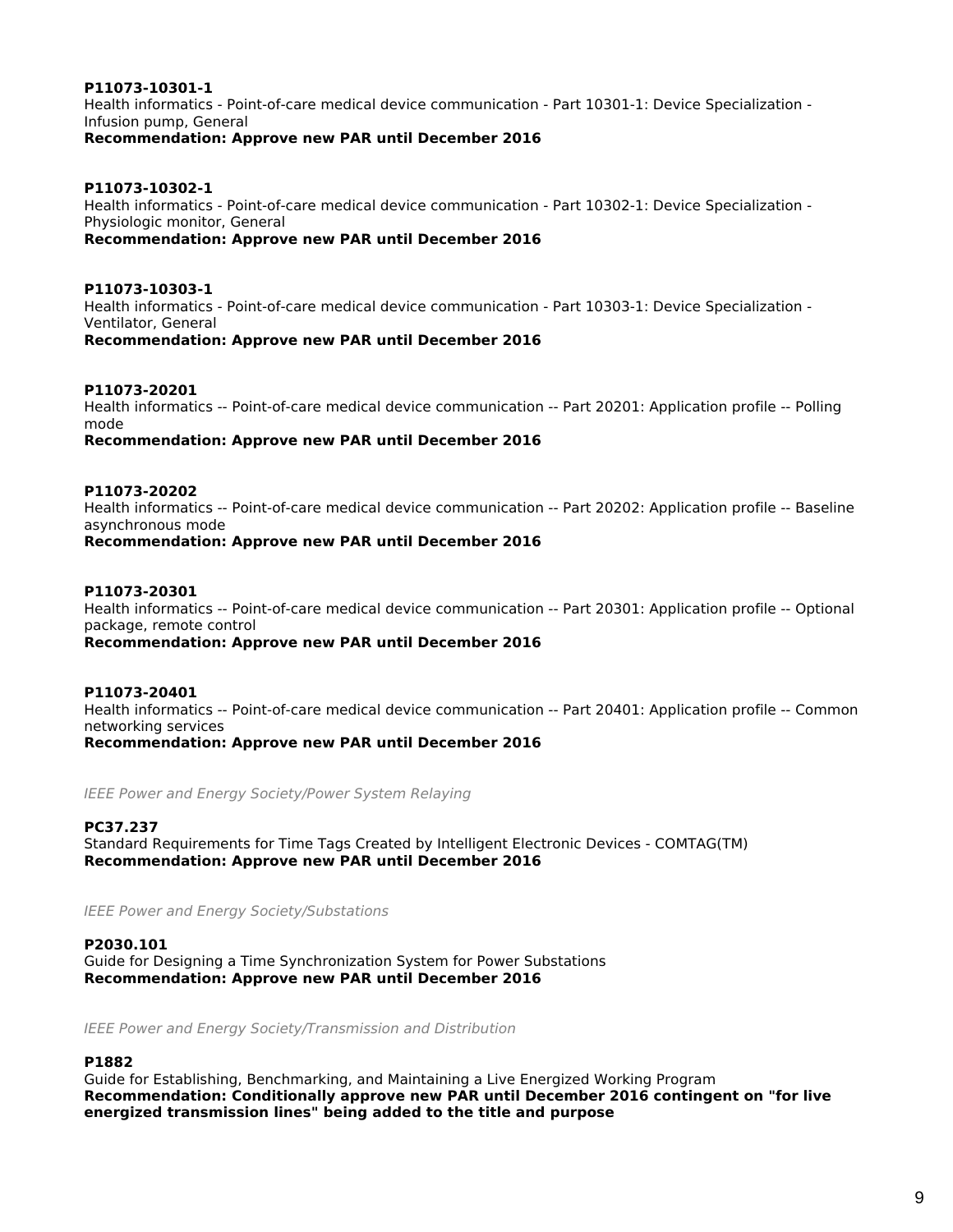## **PC57.12.60-2009/Cor 1**

IEEE Standard Test Procedure for Thermal Evaluation of Insulation Systems for Dry-Type Power and Distribution Transformers, Including Open-Wound, Solid-Cast, and Resin-Encapsulated Transformers - Corrigendum 1 *Recommendation: Approve new PAR until December 2016*

## **PARs for the Revision of Standards**

*IEEE Computer Society/LAN/MAN Standards Committee*

## **P802.22.1**

Standard for Information Technology--Telecommunications and information exchange between systems--Local and metropolitan area networks--Specific requirements Part 22.1: Standard to Enable Spectrum Sharing using Advanced Beaconing

*Recommendation: Approve PAR for the revision of a standard until December 2016*

*IEEE Power and Energy Society/Nuclear Power Engineering*

#### **P692**

Standard Criteria for Security Systems for Nuclear Power Generating Stations *Recommendation: Approve PAR for the revision of a standard until December 2016*

*IEEE Power and Energy Society/Switchgear*

## **PC37.20.1**

Standard for Metal-Enclosed Low Voltage (1000Vac and below, 3200Vdc and below) Power Circuit Breaker **Switchgear** 

*Recommendation: Approve PAR for the revision of a standard until December 2016*

#### **PC37.23**

Standard for Metal-Enclosed Bus *Recommendation: Approve PAR for the revision of a standard until December 2016*

## **PC37.41**

Standard Design Tests for High-Voltage (>1000 V) Fuses and Accessories *Recommendation: Approve PAR for the revision of a standard until December 2016*

## **PC37.60**

High-voltage switchgear and controlgear - Part 111: Automatic circuit reclosers and fault interrupters for alternating current systems up to 38 kV *Recommendation: Approve PAR for the revision of a standard until December 2016*

*IEEE Vehicular Technology Society/Intelligent Transportation Systems*

## **P1609.12**

Standard for Wireless Access in Vehicular Environments (WAVE) - Identifier Allocations *Recommendation: Approve PAR for the revision of a standard until December 2016*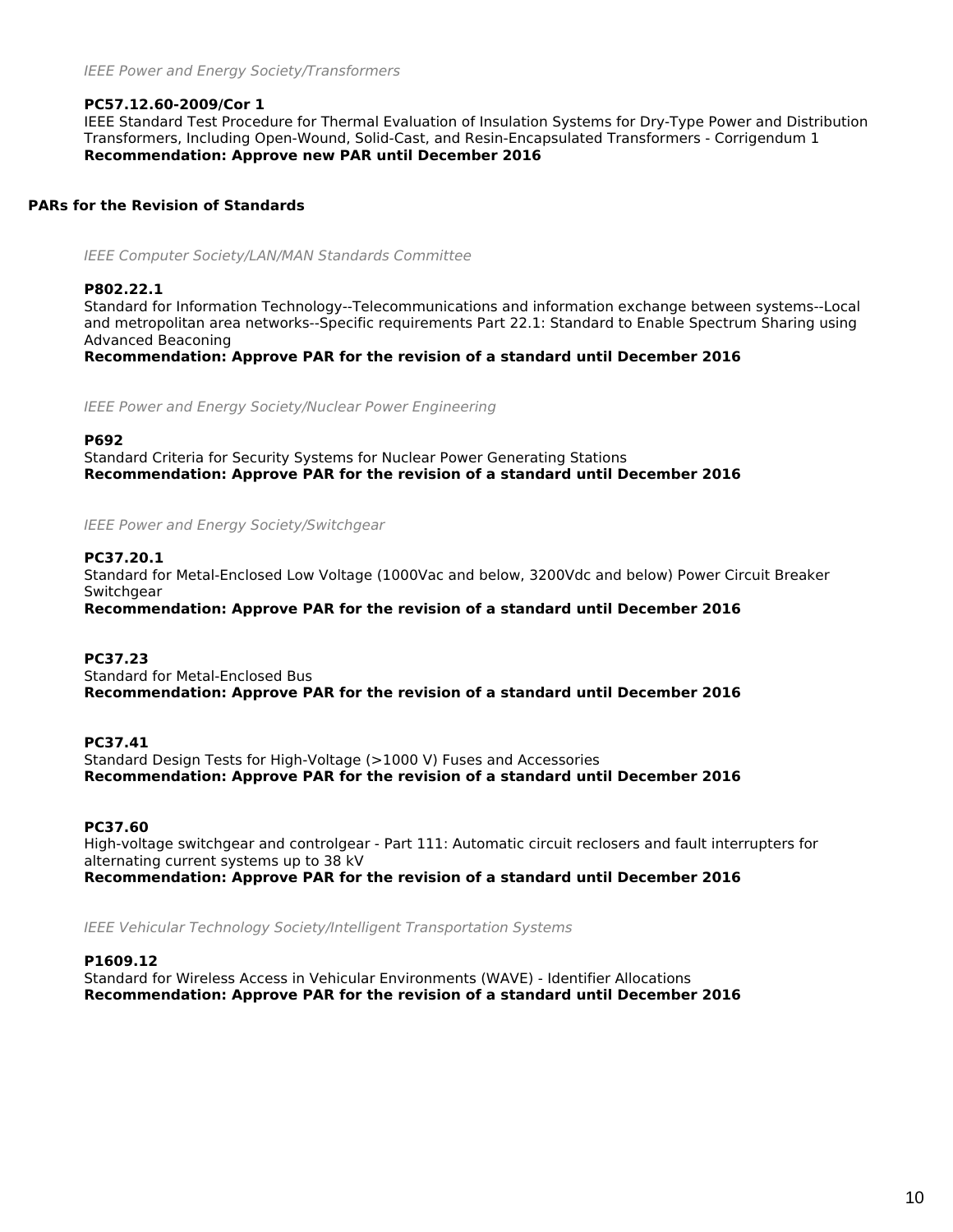# PARS FOR ADMINISTRATIVE WITHDRAWAL – DECEMBER 2012

# **P1631** (BTS/RFTech)

Recommended Practice for Measurement of 8-VSB Digital Television Transmission Mask Compliance for the USA (Revision PAR)

# **P1484.12.4** (C/LT)

Standard for Resource Description Framework (RDF) binding for Learning Object Metadata data model (New PAR)

## **P1484.12.5** (C/LT)

Standard for Resource Description Framework (RDF) Vocabulary for IEEE Learning Object Metadata (LOM) Data Elements (New PAR)

## **P1363** (C/MSC)

Standard Specifications for Public Key Cryptography (Revision PAR)

## **P1596** (C/MSC)

Standard for Scalable Coherent Interface (SCI) (Revision PAR)

## **P1450.2** (C/TT)

Standard for Extensions to Standard Test Interface Language (STIL) for DC Level Specification (Revision PAR)

## **P499** (IAS/CI)

Recommended Practices for Cement Plant Electric Drives and Related Electrical Equipment (Revision PAR)

## **P576** (IAS/PCI)

Recommended Practice for Installation, Termination, and Testing of Insulated Power Cable as Used in Industrial and Commercial Applications (Revision PAR)

## **P1714** (IAS/PCI)

Recommended Practice for Industrial Uninterruptible Power Supply (UPS) Systems (New PAR)

## **P387** (PE/NPE)

Standard Criteria for Diesel-Generator Units Applied as Standby Power Supplies for Nuclear Power Generating Stations (Revision PAR)

## **P1715** (PE/PSIM)